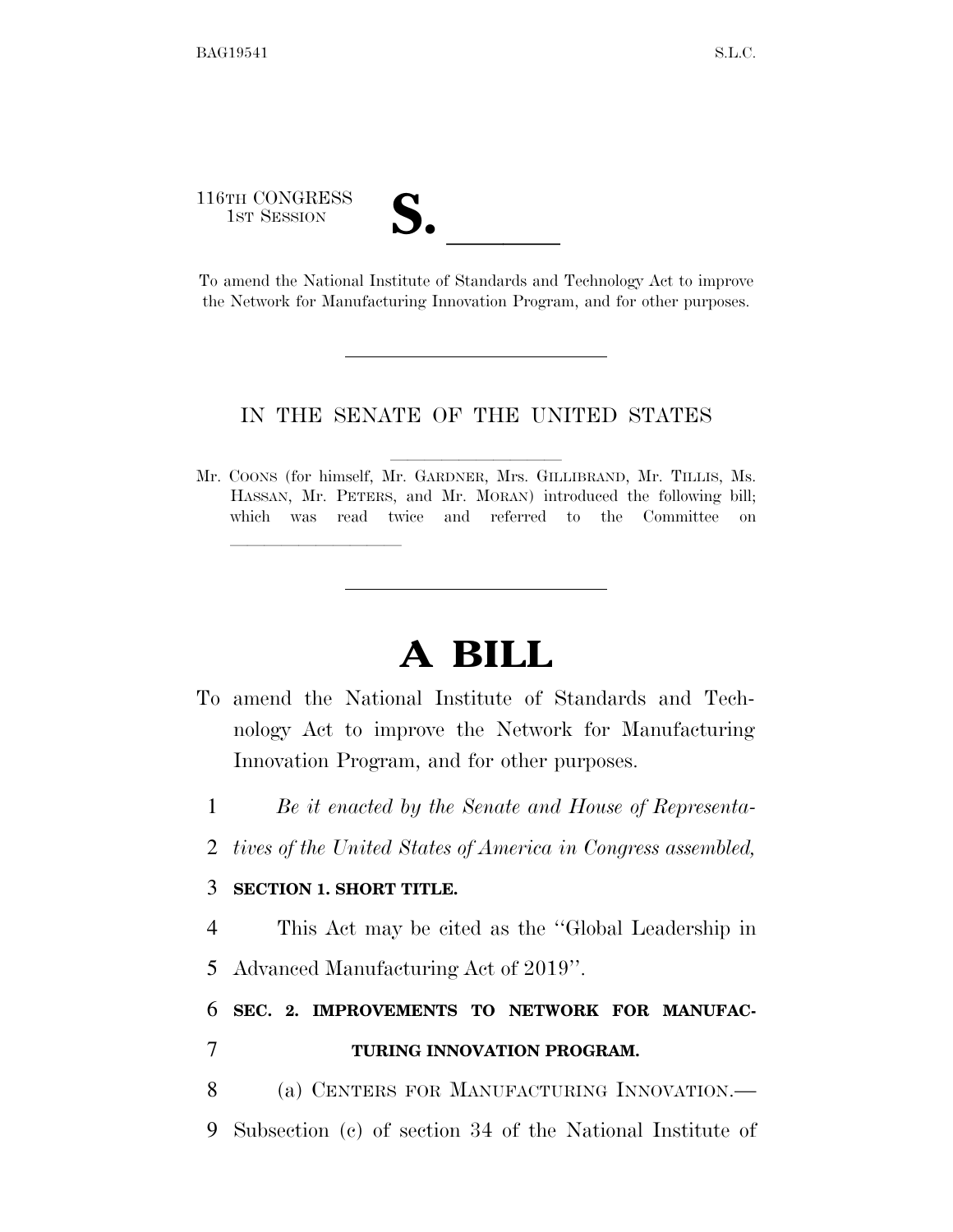Standards and Technology Act (15 U.S.C. 278s) is amended—

3 (1) in subparagraphs  $(B)$  and  $(C)(i)$  of para- graph (1), by striking ''and tool'' both places it ap- pears and inserting ''tool development for microelec- tronics, food manufacturing, superconductors, ad- vanced battery technologies, robotics, advanced sen- sors, quantum information science, supply chain water optimization, and aeronautics and advanced materials''; 11 (2) in paragraph  $(2)(D)$ , by striking "and mi- nority'' and inserting '', minority, and veteran''; and 13 (3) in paragraph  $(3)(A)$ , by striking ", but such'' and all that follows through ''under subsection 15 (d)". (b) FINANCIAL ASSISTANCE TO ESTABLISH AND SUPPORT CENTERS FOR MANUFACTURING INNOVA- TION.—Subsection (d) of such section is amended— (1) in paragraph (4)— (A) in subparagraph (C)— 21 (i) in clause (i), by striking "; and" 22 and inserting a semicolon; (ii) in clause (ii)— 24 (I) by inserting ", including ap-propriate measures for assessing the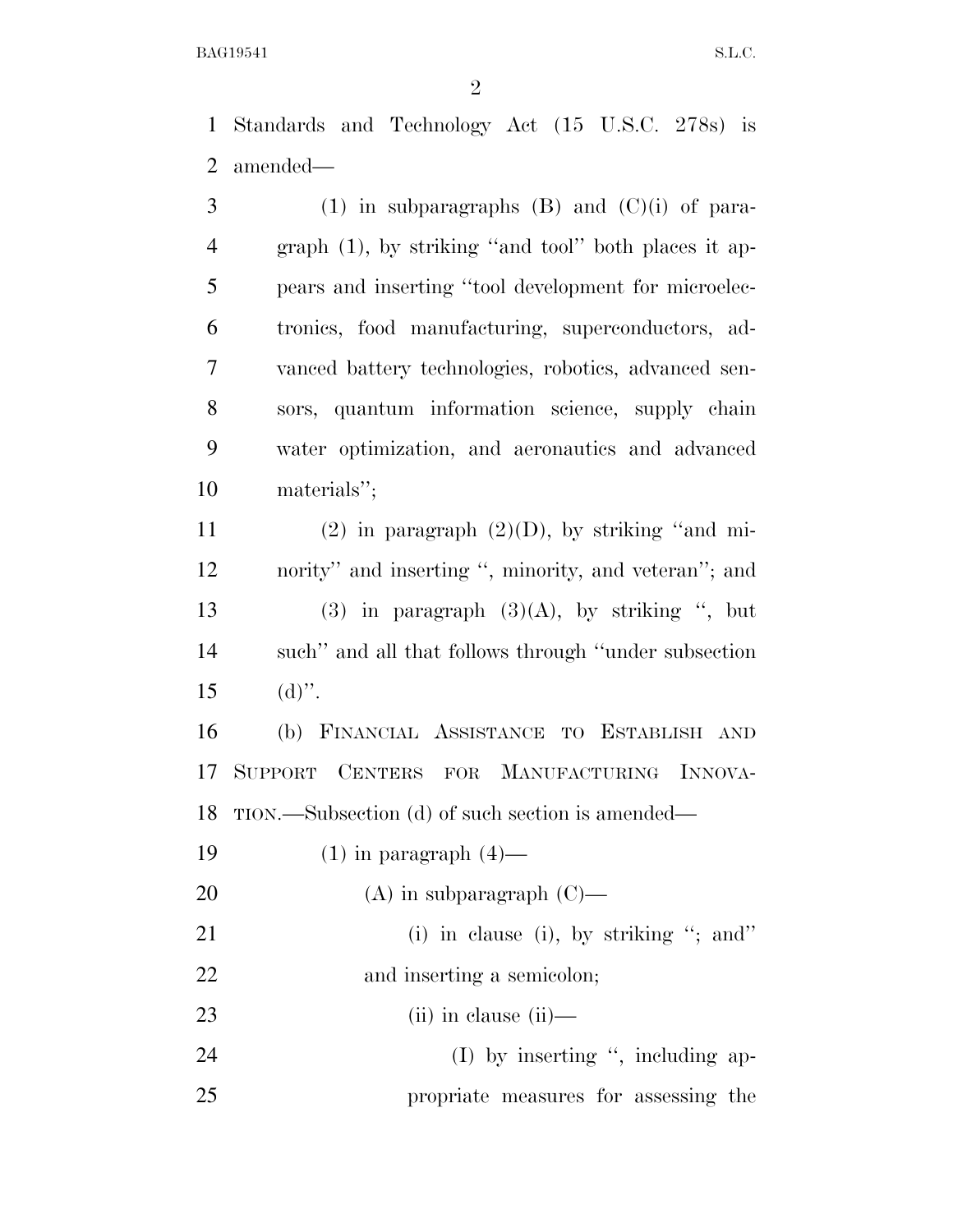| $\mathbf{1}$   | effectiveness of the activities funded        |
|----------------|-----------------------------------------------|
| $\overline{2}$ | with regards to the center's success in       |
| 3              | advancing the current state of the ap-        |
| $\overline{4}$ | plicable advanced manufacturing tech-         |
| 5              | nology area such as technology readi-         |
| 6              | ness level and manufacturing readi-           |
| 7              | ness level," after "measures"; and            |
| 8              | (II) by striking the period at the            |
| 9              | end; and                                      |
| 10             | (iii) by adding at the end the fol-           |
| 11             | lowing:                                       |
| 12             | "(iii) establish standards for the per-       |
| 13             | formance of centers for manufacturing in-     |
| 14             | novation that are based on the measures       |
| 15             | developed under clause (ii); and              |
| 16             | "(iv) for each center for manufac-            |
| 17             | turing innovation supported by the award,     |
| 18             | if any, once every 5 years, conduct an as-    |
| 19             | sessment of the center to confirm whether     |
| 20             | the performance of the center is meeting      |
| 21             | the standards for performance established     |
| 22             | under clause (iii).";                         |
| 23             | $(B)$ in subparagraph $(D)$ , by inserting ", |
| 24             | including the Department of Agriculture, the  |
| 25             | Department of Defense, the Department of      |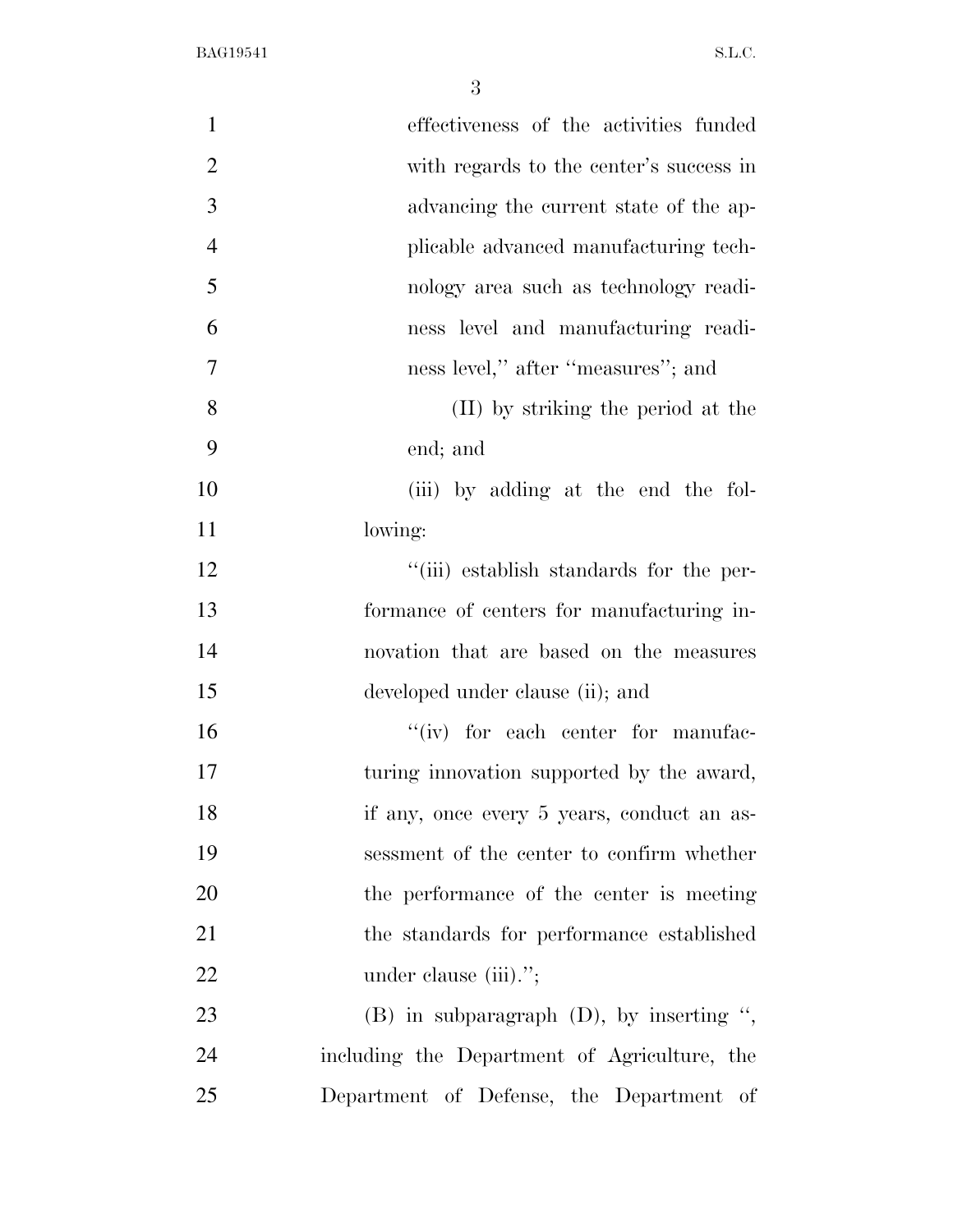| $\mathbf{1}$   | Education, the Department of Energy, the De-  |
|----------------|-----------------------------------------------|
| $\overline{2}$ | partment of Labor, the Food and Drug Admin-   |
| 3              | istration, the National Aeronautics and Space |
| $\overline{4}$ | Administration, the National Institutes of    |
| 5              | Health, and the National Science Foundation"  |
| 6              | after "manufacturing"; and                    |
| 7              | $(C)$ in subparagraph $(E)$ —                 |
| 8              | (i) in clause (ii), by striking "without"     |
| 9              | the need for long-term Federal funding";      |
| 10             | (ii) in clause (iii), by striking "signifi-   |
| 11             | cantly";                                      |
| 12             | (iii) in clause $(v)$ , by inserting "and to  |
| 13             | improve the domestic supply chain" after      |
| 14             | "technologies"; and                           |
| 15             | (iv) in clause (ix), by inserting "indus-     |
| 16             | trial, research, entrepreneurship, and        |
| 17             | other" after "leverage the";                  |
| 18             | $(2)$ in paragraph $(5)$ —                    |
| 19             | $(A)$ by striking subparagraph $(A)$ and in-  |
| 20             | serting the following:                        |
| 21             | "(A) IN GENERAL.—No award of financial        |
| 22             | assistance may be made under paragraph (1) to |
| 23             | support a center for manufacturing innovation |
| 24             | that the Secretary finds under paragraph      |
| 25             | $(4)(C)$ does not meet the standards for per- |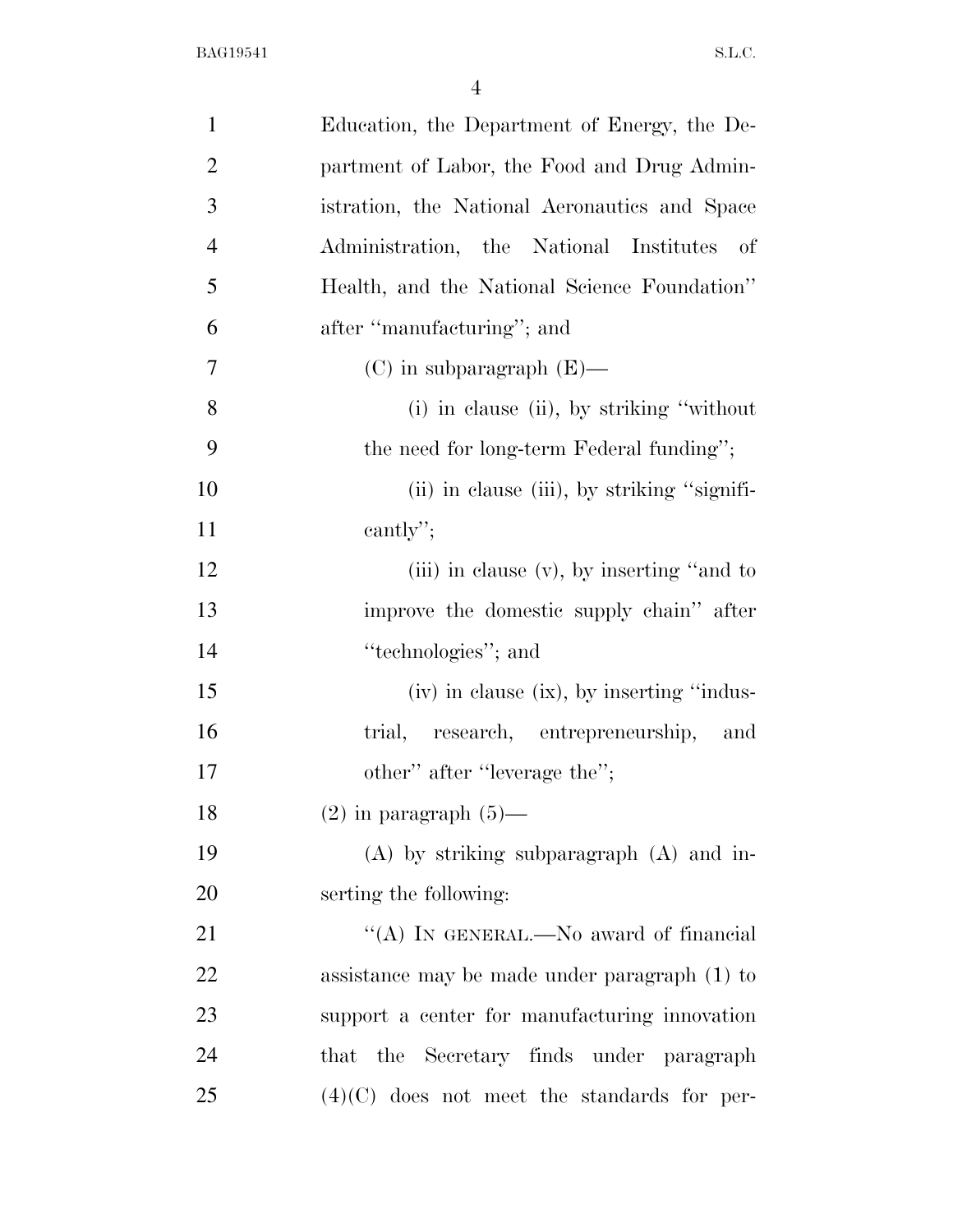| $\mathbf{1}$   | formance established under paragraph                 |
|----------------|------------------------------------------------------|
| $\overline{2}$ | $(4)(C)(iii)$ .";                                    |
| 3              | $(B)$ in subparagraph $(B)$ —                        |
| $\overline{4}$ | (i) in the first sentence, by striking               |
| 5              | "large capital facilities or equipment pur-          |
| 6              | chases" and inserting "large capital facili-         |
| 7              | ties, equipment purchases, workforce devel-          |
| 8              | opment, or general operations"; and                  |
| 9              | (ii) by striking the second sentence;                |
| 10             | and                                                  |
| 11             | $(C)$ by striking subparagraph $(C)$ ; and           |
| 12             | (3) by adding at the end the following:              |
| 13             | "(6) USE OF FINANCIAL ASSISTANCE.-Finan-             |
| 14             | cial assistance awarded under paragraph (1) may be   |
| 15             | $used-$                                              |
| 16             | $\lq\lq$ for the purposes described in such          |
| 17             | paragraph; or                                        |
| 18             | "(B) to carry out Program-wide activities            |
| 19             | directed by the Secretary, such as activities tar-   |
| 20             | geting workforce development.".                      |
| 21             | (c) FUNDING.—Subsection (e) $(2)$ of such section is |
| 22             | amended—                                             |
| 23             | $(1)$ by amending subparagraph $(A)$ to read as      |
| 24             | follows:                                             |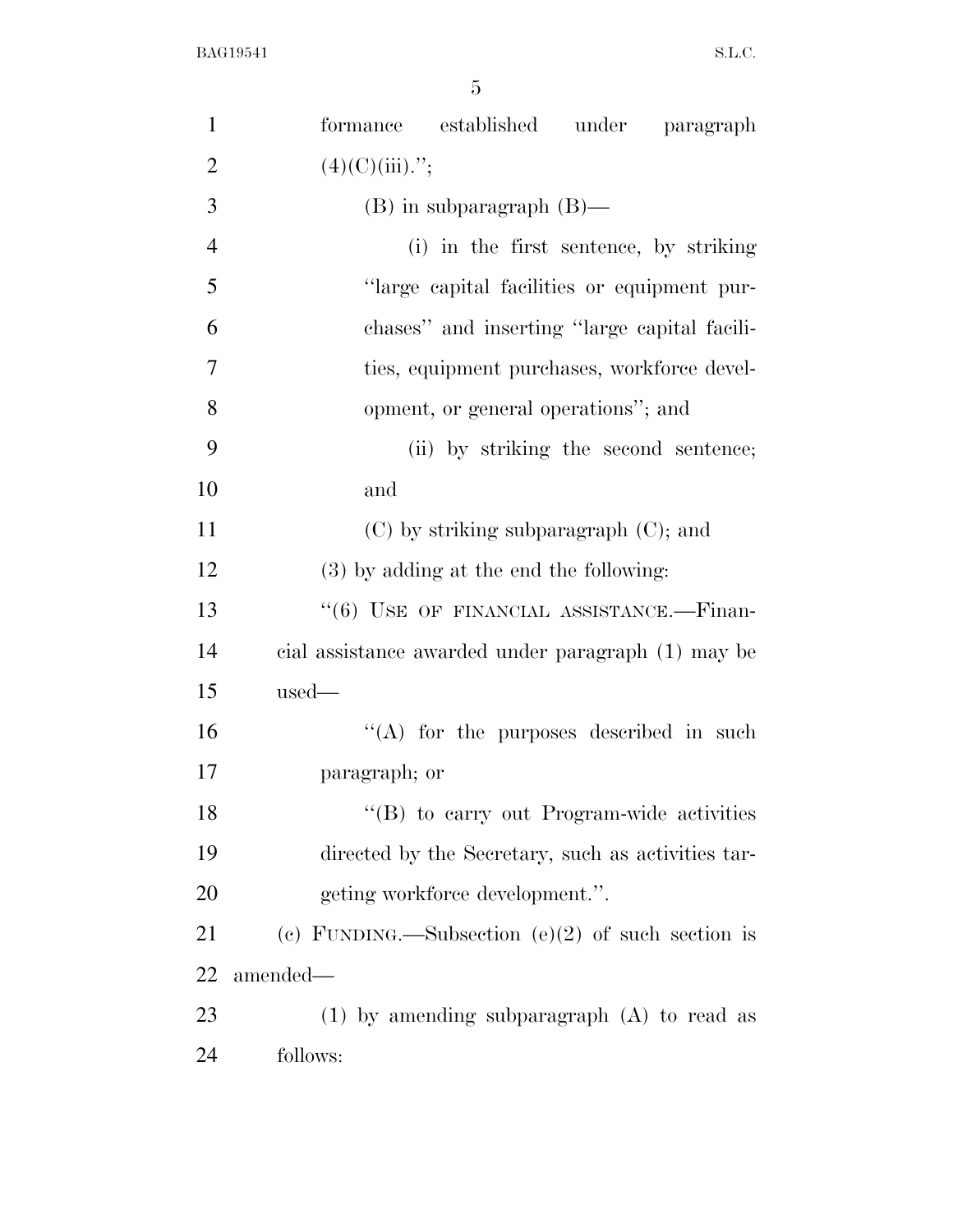| $\mathbf{1}$   | "(A) NIST INDUSTRIAL TECHNICAL SERV-               |
|----------------|----------------------------------------------------|
| $\overline{2}$ | ICES ACCOUNT.—To the extent provided for in        |
| 3              | advance by appropriations Acts, the Secretary      |
| $\overline{4}$ | may use amounts appropriated to the Institute      |
| 5              | for Industrial Technical Services account to       |
| 6              | carry out this section as follows:                 |
| 7              | "(i) For each of the fiscal years $2015$           |
| 8              | through 2019, an amount not to exceed              |
| 9              | \$5,000,000.                                       |
| 10             | "(ii) For each of fiscal years 2020                |
| 11             | through 2030, such amounts as may be               |
| 12             | necessary to carry out this section."; and         |
| 13             | $(2)$ in subparagraph $(B)$ , by striking "through |
| 14             | 2024" and inserting "through 2019".                |
| 15             | (d) NATIONAL PROGRAM OFFICE.—Subsection (f) of     |
| 16             | such section is amended—                           |
| 17             | $(1)$ in paragraph $(2)$ —                         |
| 18             | $(A)$ in subparagraph $(B)$ —                      |
| 19             | (i) by inserting "coordinate with and,             |
| 20             | as appropriate," before "enter"; and               |
| 21             | (ii) by inserting "including the De-               |
| 22             | partment of Agriculture, the Department            |
| 23             | of Defense, the Department of Education,           |
| 24             | the Department of Energy, the Depart-              |
| 25             | ment of Labor, the Food and Drug Admin-            |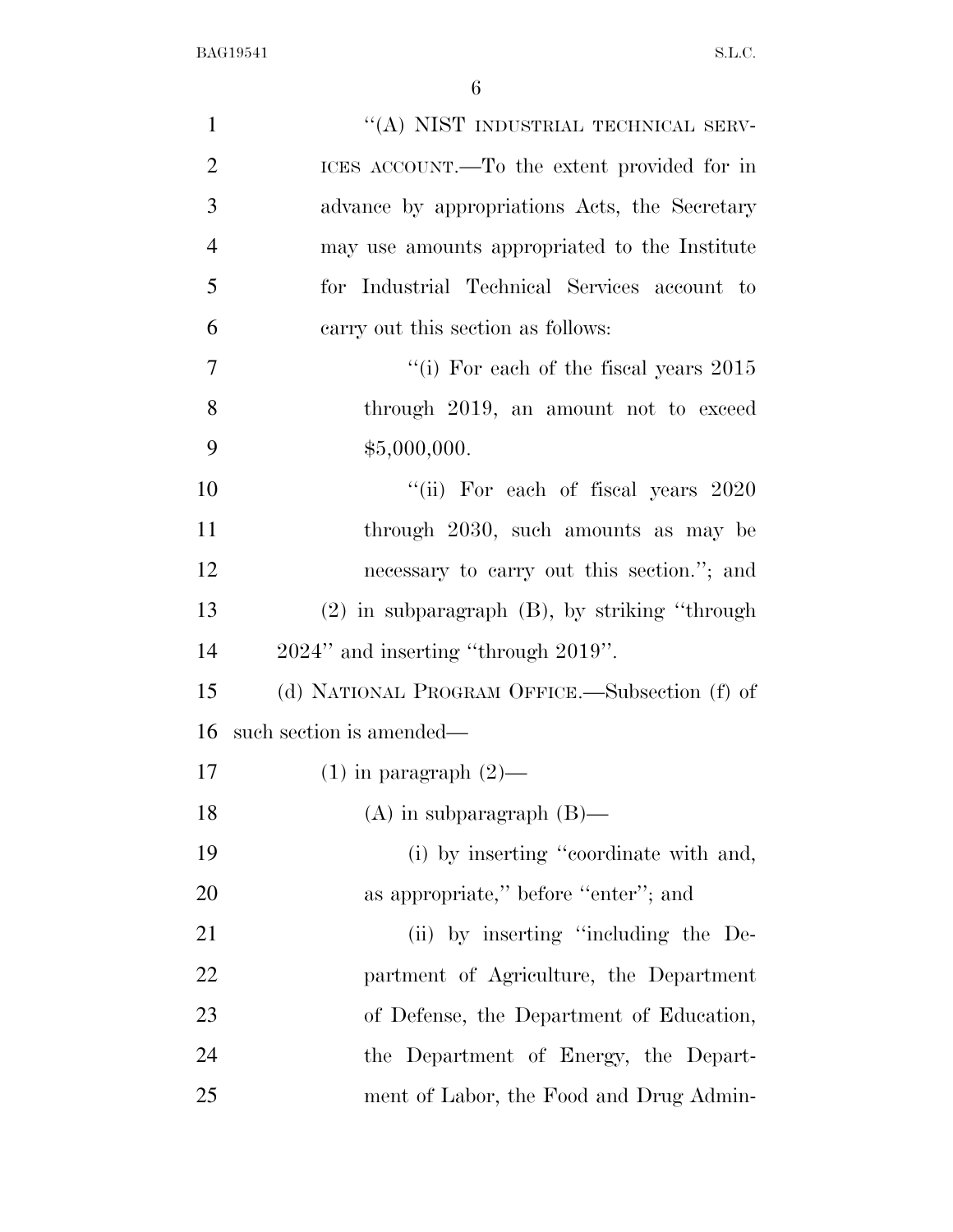| $\mathbf{1}$   | istration, the National Aeronautics and           |
|----------------|---------------------------------------------------|
| $\overline{2}$ | Space Administration, the National Insti-         |
| 3              | tutes of Health, and the National Science         |
| $\overline{4}$ | Foundation," after "manufacturing,";              |
| 5              | $(B)$ in subparagraph $(E)$ , by striking ";      |
| 6              | and" and inserting a semicolon;                   |
| 7              | $(C)$ by redesignating subparagraph $(F)$ as      |
| 8              | subparagraph $(J)$ ; and                          |
| 9              | (D) by inserting after subparagraph $(E)$         |
| 10             | the following:                                    |
| 11             | "(F) to carry out pilot programs in col-          |
| 12             | laboration with the centers for manufacturing     |
| 13             | innovation such as a laboratory-embedded en-      |
| 14             | trepreneurship program;                           |
| 15             | $\lq\lq(G)$ to provide support services and fund- |
| 16             | ing as necessary to promote workforce develop-    |
| 17             | ment activities;                                  |
| 18             | $\rm{``(H)}$ to coordinate with centers for manu- |
| 19             | facturing innovation to develop best practices    |
| 20             | for the membership agreements and coordina-       |
| 21             | tion of similar project solicitations;            |
| 22             | $\lq\lq$ to collaborate with the Department of    |
| 23             | Labor, the Department of Education, industry,     |
| 24             | career and technical education schools, local     |
| 25             | community colleges, universities, and labor or-   |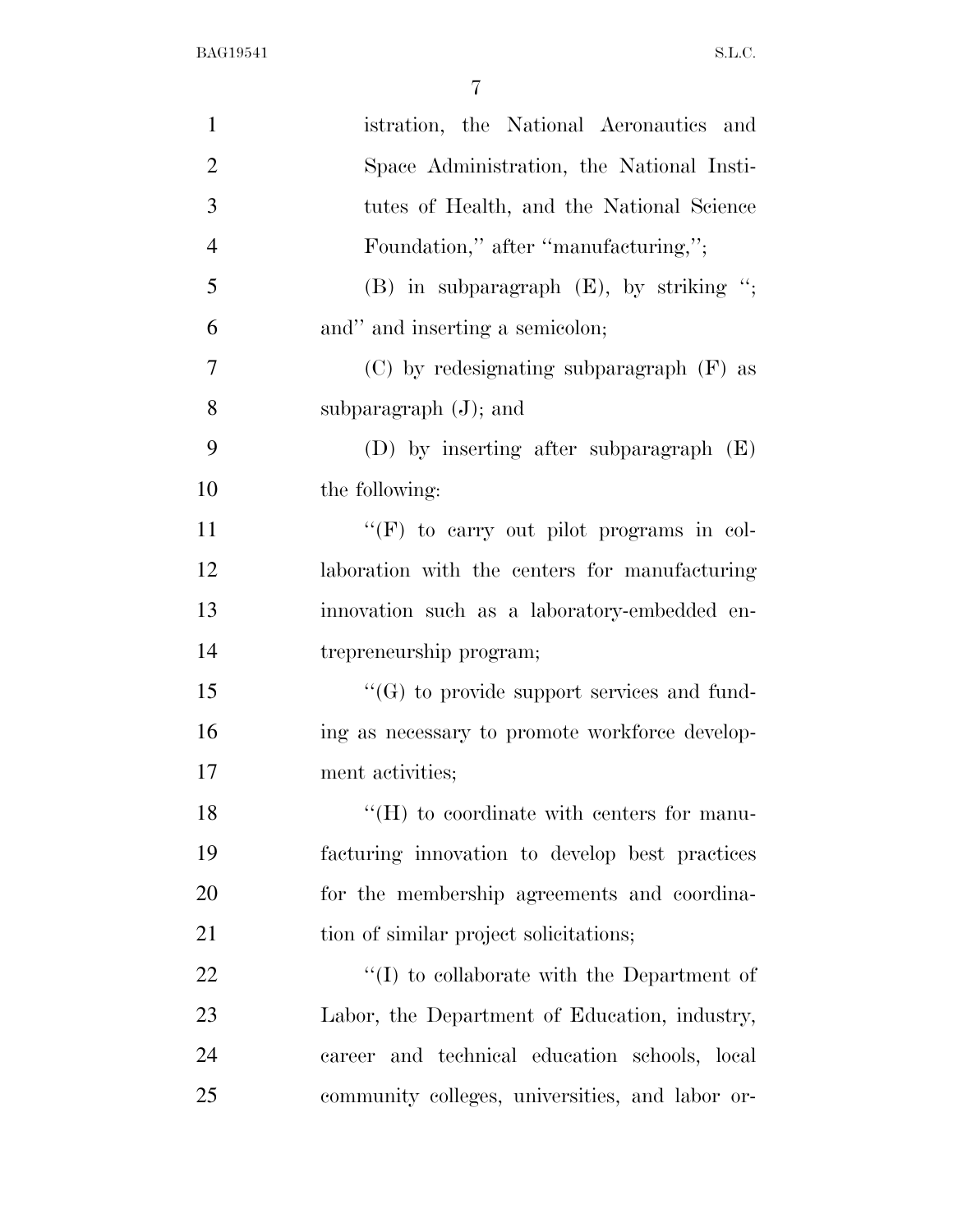| $\mathbf{1}$   | ganizations to provide input for the develop-      |
|----------------|----------------------------------------------------|
| $\overline{2}$ | ment of national certifications for advanced       |
| 3              | manufacturing workforce skills in the tech-        |
| $\overline{4}$ | nology areas of the centers for manufacturing      |
| 5              | innovation; and";                                  |
| 6              | $(2)$ in paragraph $(3)$ , by inserting "State and |
| $\overline{7}$ | local governments," after "community colleges,";   |
| 8              | and                                                |
| 9              | $(3)$ in paragraph $(5)$ —                         |
| 10             | (A) by striking "The Secretary" and in-            |
| 11             | serting the following:                             |
| 12             | "(A) IN GENERAL.—The Secretary"; and               |
| 13             | (B) by adding at the end the following:            |
| 14             | $\lq\lq(B)$ LIAISONS.—                             |
| 15             | "(i) IN GENERAL.—The Secretary                     |
| 16             | may provide financial assistance to a man-         |
| 17             | ufacturing extension center established as         |
| 18             | part of the Hollings Manufacturing Exten-          |
| 19             | sion Partnership to detail a liaison of the        |
| 20             | center to a center for manufacturing inno-         |
| 21             | vation to facilitate the support by the Part-      |
| <u>22</u>      | nership of at least the following:                 |
| 23             | "(I) Cybersecurity awareness and                   |
| 24             | support services for small- and me-                |
| 25             | dium-sized manufacturers.                          |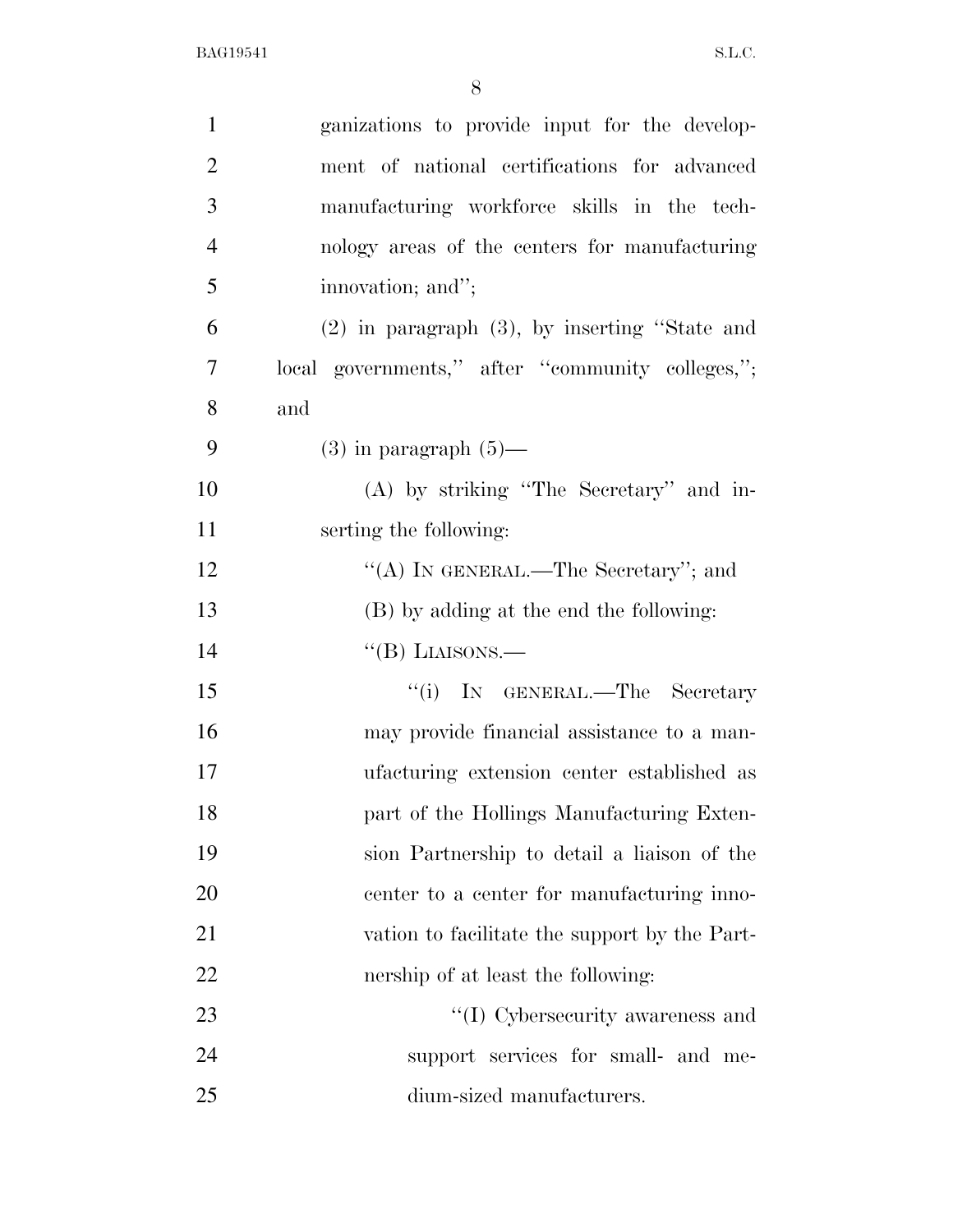| $\mathbf{1}$   | "(II) Assistance with workforce                         |
|----------------|---------------------------------------------------------|
| $\overline{2}$ | development.                                            |
| 3              | "(III) Technology transfer for                          |
| $\overline{4}$ | small and medium-sized manufactur-                      |
| 5              | ers.                                                    |
| 6              | "(ii) SELECTION OF LIAISONS.—Selec-                     |
| $\overline{7}$ | tion of a liaison under this subparagraph               |
| 8              | shall be made in coordination with the ap-              |
| 9              | plicable center for manufacturing innova-               |
| 10             | tion.".                                                 |
| 11             | (e) REPORTING AND AUDITING.—Subsection (g) of           |
| 12             | such section is amended—                                |
| 13             | (1) in paragraph $(2)(A)$ , by striking "December       |
| 14             | $31, 2024"$ and inserting "December 31, $2030"$ ; and   |
| 15             | $(2)$ in paragraph $(3)$ —                              |
| 16             | $(A)$ in subparagraph $(A)$ —                           |
| 17             | $(i)$ by striking "2 years" and inserting               |
| 18             | "3 years"; and                                          |
| 19             | (ii) by striking "2-year" and inserting                 |
| 20             | " $3$ -year"; and                                       |
| 21             | $(B)$ in subparagraph $(B)$ , by striking "De-          |
| 22             | cember 31, 2024" and inserting "December 31,            |
| 23             | $2030$ ".                                               |
| 24             | (f) EXPANSION.—Subject to the availability of appro-    |
| 25             | priations, the Secretary of Commerce shall increase the |